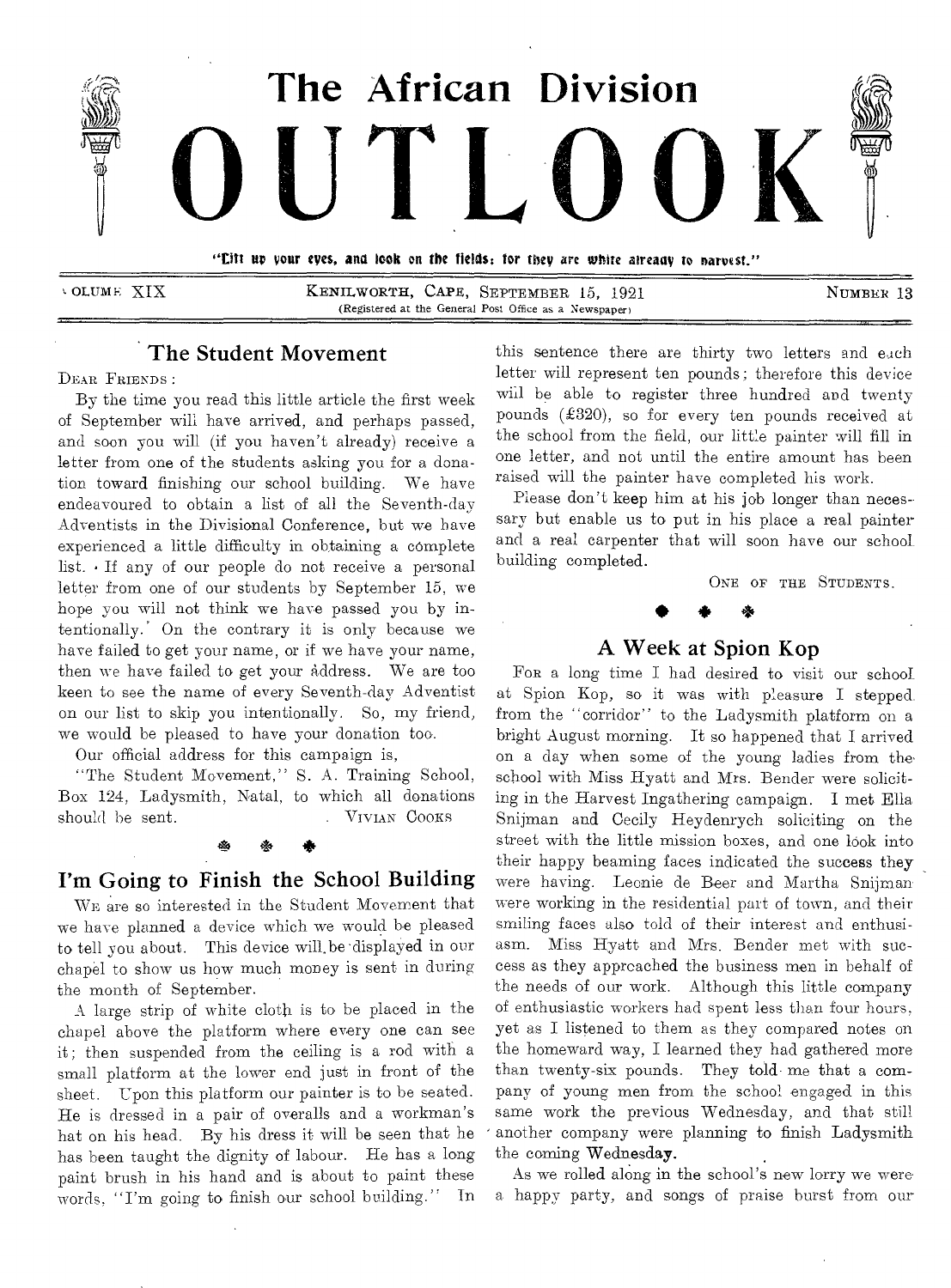lips to the One who had done such great things for us. When the brow of the hill overlooking the valley was reached, the suns last rays were just kissing historic Spion Kop good night. As I gazed for the first time through the deepening twilight at the dim outline of the school and mission buildings my heart sent up a prayer of thankfulness to God for this quiet country retreat where our boys and girls can be trained for the great harvest fields.

The school family were just seated at their evening meal when we arrived, and I was taken at once to, the dining room. We entered a large room with bare brick walls and ground floor. As table after table ten in all—filed into the serving room to get their evening meal, and were again seated at the tables, and then as I looked around at the bare unfinished room I thought, "Surely there must be an invisible power here that holds these young people to this place." As I listened to the hum of happy voices and saw the bright young faces abloom with health, I felt the spirit of Spion Kop taking hold of my heart and I said, "It is good to be here." After supper I went out for a little walk about the campus in the moonlight. Soon I met the preceptor and had not talked with him long before our conversation drifted .to the "Student Movement" campaign. I believe a deep interest in this campaign is taking hold of the student body and I trust that nothing shall hinder or disappoint these young people and their leader from seeing the "Pride of Spion Kop"—their school building—finished as the result of this campaign. Right here I would appeal to parents and friends of the institution to rally to the help of this noble band of young people to help them accomplish their object.

*(To be continued)* 

# \* • 4\*

## Back in Africa

ON July 18, after an absence of just about seven months from Africa we landed at Durban from the White Star Liner *Ceramic.* 

Our trip from Cape Town to Australia last December was a very pleasant one. As fellow passengers we had over four hundred immigrants from the United Kingdom, most of whom had never heard anything relative to the truths we as a people hold. During the three weeks we were with them on the boat we had many interesting conversations and Bible studies, and distributed quite a large amount of literature.

On our arrival at the Union Conference office in \_New South Wales; we found that the Union had voted for us to fill the position of Bible teacher in the Avondale College for the year 1921. This position we decided to accept if my mother's condition of health

was such as to necessitate our remaining in Australia for any length of time.

On arrival at my mother's home in Avondale near the college, we found her much improved in health and strength, though assured by her immediate neighbours and friends that she had been expected to die any day for months. Under these circumstances we cabled back to Africa that we could return about May or June, and the Union from this side invited us to come back.

My father was ill but twenty hours before he died of hemorrhage as the result of a rupture of an internal blood vessel. He was conscious all the time of his illness and knew before he died that his end was near, and died quietly and peacefully. I am sure the closing scenes of my father's death were all ordered in the providence of God. He had sacrificed much for the cause of God with which he became identified over thirty years ago. By the direct leading of God, he sold his farm twenty three years ago and helped the truth, then in its infancy in New Zealand, with his means, and gave all of his nine children, then at home, an education in our schools.

It was my privilege to take an itinerating tour of the churches of the North New South Wales Conference, by invitation of the conference president, and this was a great pleasure to me as I had pioneered and preached seven years in that territory just prior to coming to Africa. In March my wife went to New Zealand to visit her people, and I followed in April.

The New Zealand Conference where we had laboured previously for eight years, gave me a roving commission all over its territory and among its churches. This was a great delight to me, and I believe to them also, as many of them came into the truth in days gone by under our labours. We were urged to remain and take an active part in pushing the truth into new territories, but felt our work in Africa was not yet finished.

Having done all that mortal hands could do to make my mother comfortable, and having secured permanent help for her, in the person of a companion of thirty years' friendship in the truth, my mother then told us that she gave us to the Lord and the work in Africa.

We are now at Maritzburg, Natal, and intend opening a public mission in the theatre on Sunday night, August 14, and preaching the truth for this day and generation to the people of this city.

We believe that the Lord has called us here, and that He has some people in this city who are ready to listen to and accept this truth. Your sympathy and prayers are asked in behalf of this effort.

> C. A. AND M. E. PAAP. 100 Boshoff St., Maritzburg, Natal.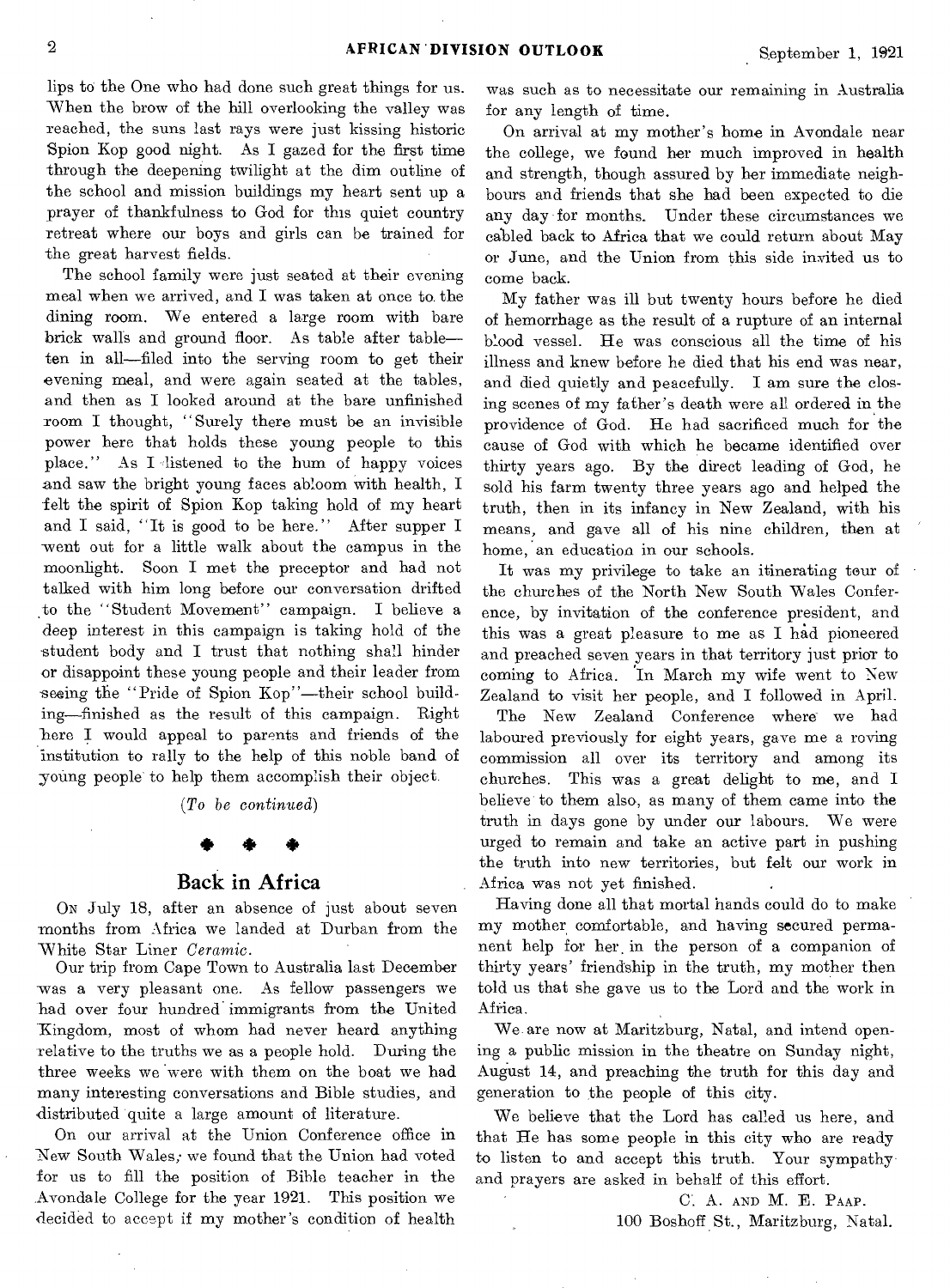THE General Conference Committee in Africa issues this supplement to the AFRICAN DIVISION OUTLOOK the first of each month. Its purpose is to stimulate missionary activity on the part of our church members. Much of the matter used in these supplements is taken from the *Church Officers' Gazette.* While the programme is merely suggestive, all church elders or leaders are urged, to make the first Sabbath service in each month a Home Missionary Service, using the material furnished in THE SUP-PLEMENT. Church pastors are requested to co-operate either by carrying out this programme or working this matter into the sermon as from time to time it may seem best.

### THE SIGNIFICANCE OF THE LAYMAN'S MISSIONARY MOVEMENT

Suggestive Programme for the First Sabbath Home Missionary Service

#### *(To be held September 3.)*

OPENING BONG : Christ in Song, No. 58. SCRIPTURE READING : Matt. 20 : 1-16. PRAYER :

SONG : Christ in Song, No. 720.

•

READING : The Significance of the Layman's Missionary Movement.

Response by church members .present. CLOSING BONG : Christ in Song, No. 536.

#### The Significance of the Layman's Missionary Movement

"WERE every one of you [church members] a living missionary, the message for this time would speedily be proclaimed in all countries, to every people and nation and tongue. This is the work that must be done before Christ shall come in power and great glory."-"Testimonies for the Church," Vol. VI; p. *438.* 

This is but one of many statements which very 'clearly and definitely reveal that before the Lord's *appearing* there will be a mighty awakening on the part of the laymen—such a layman's missionary movement as the earth has never witnessed. Everything about us shows that we have entered the time when such a powerful movement is due.

The parable of the householder, as recorded in Matthew 20, is applicable at this very time. You will recall the *sacred narrative—how* the householder, early in the morning and at various times during the day, made an agreement with labourers to enter his vineyard. The urgency of the task to be performed was such that even at the eleventh hour of the day he engaged all available helpers, bidding them enter the vineyard, and promising them a just compensation.

In the early hours of the Christian era Christ bade His followers, "Go ye . . . and make disciples [Christians] of all nations" (Matt. 28: 19, margin), and each succeding hour the call for labourers has been repeated. Many have responded and been diligently at work in the world-wide field. But as earth's day draws to a close, at the eleventh hour the Master searches for more helpers. Whenever He finds men or women, young or old, who are idling in earth's market *places,* or who, at least, are not busy in His *vineyard,* He asks, "Why stand ye here all the day idle?" The answer of those referred to in the parable is oft repeated in our day,—"Because no man hath hired us." Perhaps, in other words, they say, "We are not on the conference pay roll," But to all such comes the authoritative command, "Go ye also into the vineyard ; and whatsoever is right, that shall ye receive."

The message of the *eleventh* hour is unquestionably 'to the

laymen. It comes *from* the *same* source and is accompanied by the same assurance of reward, as the call to all labourers. The eleventh-hour call is now going forth, summoning the church to universal action. Immediately following this great movement, the evening comes, and the labourers receive their reward. We know the laymen will respond to the call, for the record shows that they are on the honour roll at the last, and receive their *wages.* 

It is well to review the history of the part acted by the laymen in the Exodus movement and in the apostolic movement, in order to adequately estimate what is involved in the work of the laymen in the advent movement.

#### The Exodus Movement

.3.1 In the reply of Moses to Pharaoh, when the children of Israel were about to leave Egypt, we have the key to the success of that movement. Pharaoh said unto them :

"Go, serve the Lord your God : but who are they that shall go? And Moses said, We Will go with our young and with our old, with our sons and with our daughters, with our flocks and with our herds will *we go."* Ex. 10 : 8, 9.

The Exodus movement embraced every soul and all earthly possessions.

Notwithstanding this' united and concerted movement on the part of Israel, Moses was slow to learn the important lesson of distribution of responsibility. It was not until that wise of distribution of responsibility. statesman of Midian, Jethro, visited the encampment in the wilderness and observed the heavy burdens resting upon Moses, his son-in-law, that the necessary precaution was heeded and Moses learned this important lesson. It was then that Moses called to his assistance the laymen of Israel, whose efforts were signally blessed of God. It was not long after this that upon one occasion the Spirit of God rested in marked measure upon the laymen, Eldad and Medad, and they prophesied in the camp.

Joshua, then a young man, Moses' chief captain, became alarmed at this demonstration by the laymen, and be hastened to Moses, exclaiming, "My lord Moses, forbid them." But Moses had no selfish ambition. He knew that the Lord was using these men, and he replied, "Would God that all the Lord's people were prophets, and that the Lord would put His Spirit upon them!" Num. 11:27-29. There is nothing we might write or say to the church today that could transcend these words of Moses.

When Joshua was called to take the place of Moses, he was still slow to learn the lesson of sharing responsibilities with all the people. After the disastrous defeat at Ai, as the result of taking only a few men to do the work, the Lord said *unto him*, "Fear not, neither be thou dismayed : take all the people of  $w_{\text{tr}}$ with thee." Joshua 8: 1. From this *time* until Canaan had been nominally conquered, there is not the record of one battle lost or of one man lost in battle. The whole land was subdued in seven years.

These lessons from the lives and labours of the children of Israel are not simply a chapter in ancient history; these things are written "for our learning, that we through patience and com*fort* of the Scriptures might have hope." Rom. 15 : 4. The children of Israel came out of Egypt a band of fugitives, but under the leadership and organisation of Heaven, every one was given his part to act, and the fugitive band became a welldisciplined and well-regulated army.

#### The Apostolic Movement

Christ was the great commoner. "The common people heard him gladly." Throughout His earthly life He solicited the co-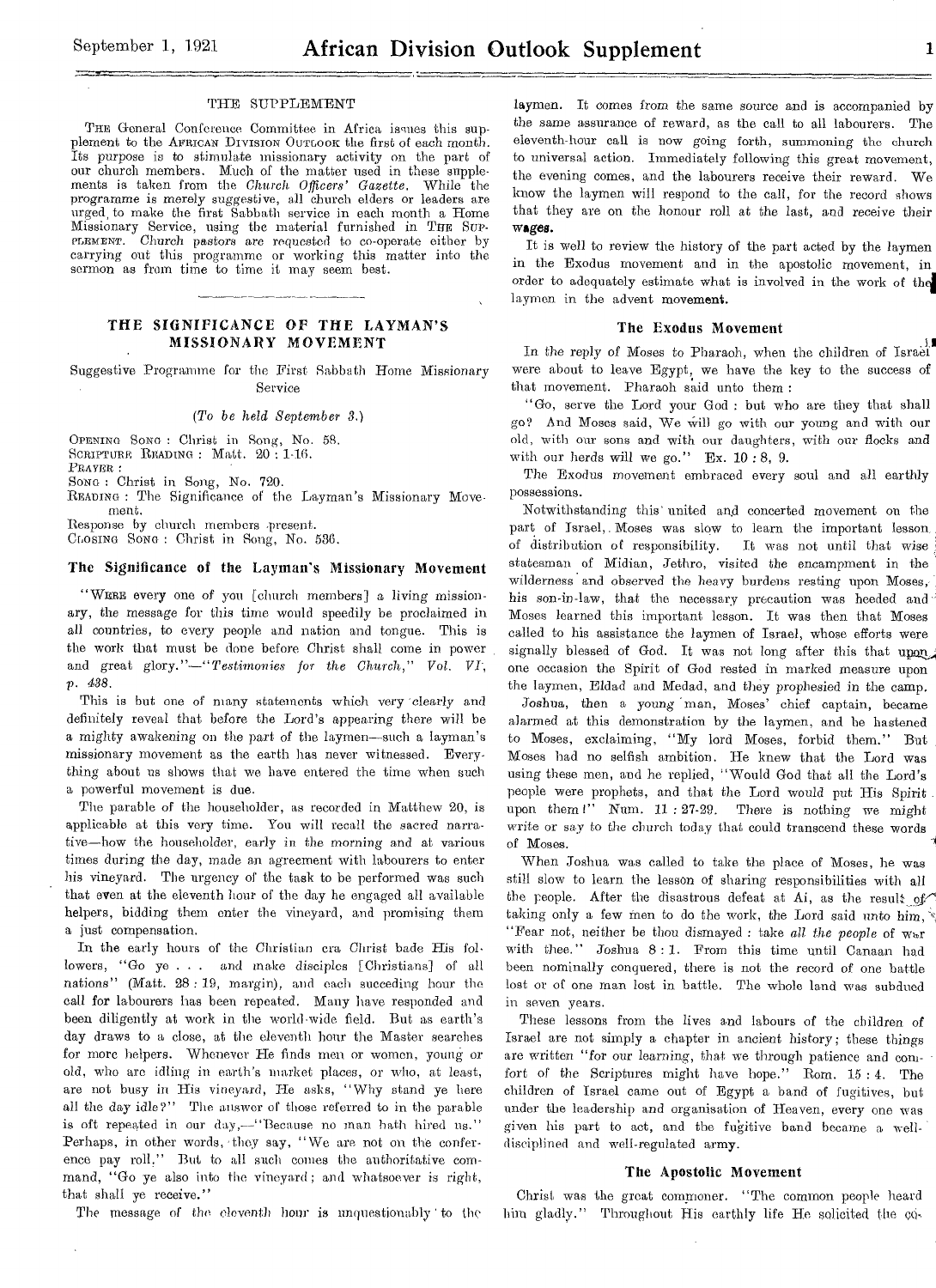peration of every consecrated soul. When the man out of whom le had cast a legion of devils wished to go with Him, He said, `Return to thine own house, and show how great things God ath done unto thee." The man then "went his way, and pubished throughout the whole city how great things Jesus bad lone unto him. And it came to pass, that, when Jesus was eturned, the people gladly received Him : for they were all waitng for Him." Luke 8 : 39, 40. The Saviour once permitted L poor fallen woman, who had been permitted to be in His presence and to receive His instruction for only a few moments, o,go back into her city and work for Him ; and it is said that `many of the Samaritans of that city believed on Him for the saying of the woman." John 4: 30.

One of the first acts of the Saviour was to select twelve men bird ordain them to preach the kingdom of God and to heal the sick. (See Luke 9 : 1, 2.) He did not stop, however, with iwelve men.

"After these things the Lord appointed other seventy also, and sent them two and two before His face into every city and  $i$ lace, whither He Himself would come." Lnke  $10:1$ .

The commission of the seventy was very similar to that of he twelve. He called twelve men and ordained them; then he 3alled seventy unordained men, whose names are not given, and sent them out also. This latter class represents the layman's movement in Christ's day. It was the Lord's programme.

The story of this movement, as recorded in the book of Acts, begins at Jerusalem and ends at Borne. It begins with a Jewish sect numbering one hundred twenty persons. It ends with the gospel's overreaching every barrier and extending to every nation. The believers represented Christ in their lives, and the Lord worked with them, "confirming the word with signs following." Mark 16 : 20.

The apostolic movement succeeded because the laymen united their efforts with the apostles and leaders. When the seventy were commissioned to go forth, they had never been in a foreign land. They had practically no literature, and no money. Yet they did not begin to ask how they were to learn strange and difficult foreign languages, or where they were to get the literature or the money. They went first to the upper room, which was their temporary honie, and repented of their unbelief and hardness of heart. They fasted and prayed and claimed the Lord's promises, and Pentecost brought them the fulness of divine power. Very soon these laymen of the early church were "scattered abroad throughout the regions of Judea and Samaria," and they went "everywhere preaching the word." These early heralds of the cross were unnamed and unordained men, yet the guidance of the apostolic movement largely passed to them, and they were continually in the forefront of the battle, pioneering in every mission field of that day.

#### The Advent Movement

The apostolic movement and the advent movement in many respects are similar. We are not the first people to whom God has committed the task of carrying His message to all the world in one generation. The apostolic church accomplished the same task. Their methods and programme, with the outpouring of the Spirit in the former rain, accomplished the work. We are admonished by the, spirit of prophecy to study the book of Acts, for by so doing we may receive light on our methods of work.

The similarity of the work of the apostles and laymen of that day and the work of the church today is described in the following statement ;

"Why has the history of the work of the disciples, as they laboured with holy zeal, animated and vitalised by the Holy Spirit, been recorded, if it is not that from this record the Lord's people today are to gain an inspiration to work earnestly for Him? What the Lord did for His people in that time, it is just as essential, and more so, that He do for His people today. All that the apostles did, every church member today is to do. And we are to work with as much more fervour, to be accompanied by the Holy Spirit in as much greater measure, as the increase of wickedness demands a more decided call to repentance. . . . From all believers light is to be reflected in clear, distinct rays. A work similar to that which the Lord did through His delegated messengers after the day of Pentecost He is waiting to do today. . . . Should not the power of God be even more mightily revealed today than in the time of the *apostles?"— "Testimovies* for the Church," Vol. VII, p. 33.

The apostolic movement started right. It started with a representative gathering of all the believers in Judea Who could get together at that time. Notice the personnel of this company. After mentioning the apostles each by name, it is stated :

"These all continued with one accord in prayer and supplication, with the women, and Mary the mother of Jesus, and with His brethren." Acts 1 : 14.

This is the last mention made of the mother of our Lord in the Scriptures. We bid farewell to her with this text; but we are glad that she was there with all the others, seeking for the baptism of the Spirit to carry on the blessed work begun by the Lord.

#### (Bead Acts 2 : 1-4.)

Notice that little word "all." It must never be omitted. They were all of one accord, and they were all in one place. The Spirit sat upon each of them ; they were all filled with the Holy Ghost. We say again, the apostolic movement began right. It included the apostles and the laymen, the women, and, we assume, the children. The Spirit came upon them all, for God intended to use all the people in the church.

God's thought for us today is precisely the same. If we intend to work with Him and on the platform upon which He is working, we must step up onto His platform. We cannot expeet Christ to step down to our restricted way of thinking and doing things. If we are fully to co-operate with Him, we must find God's own plan and programme, and adopt it. There is not even a hint in the New Testament that Christ ever expected the apostles to do all the work. The layman's movement in apostolic times began with *all* the church in the upper room, and today God's plan embraces every individual.

#### The Need of the Church Today

The history of the early church is the history of what God would have His church be today. There must be the dawning of a new day in our lives. There must be a new experience. What is the supreme motive of our lives? Is it to be like Him and to reflect His image, fully? Have we realised any great change in our lives? We must have another Pentecost. This is the need and the hope of the church today:

On this day, let us, as ministers and laymen, pause with eyes uplifted to heaven; let us sit quietly at the feet of our ascended Lord, that we may hear His loving commands; and being all of one accord, the Holy Spirit will fill all the house; and may it be said of us, as of them of old, that from this day on "they went everywhere preaching the word."

Let us pray. (Prayer by the leader.)

B. D. QUINN,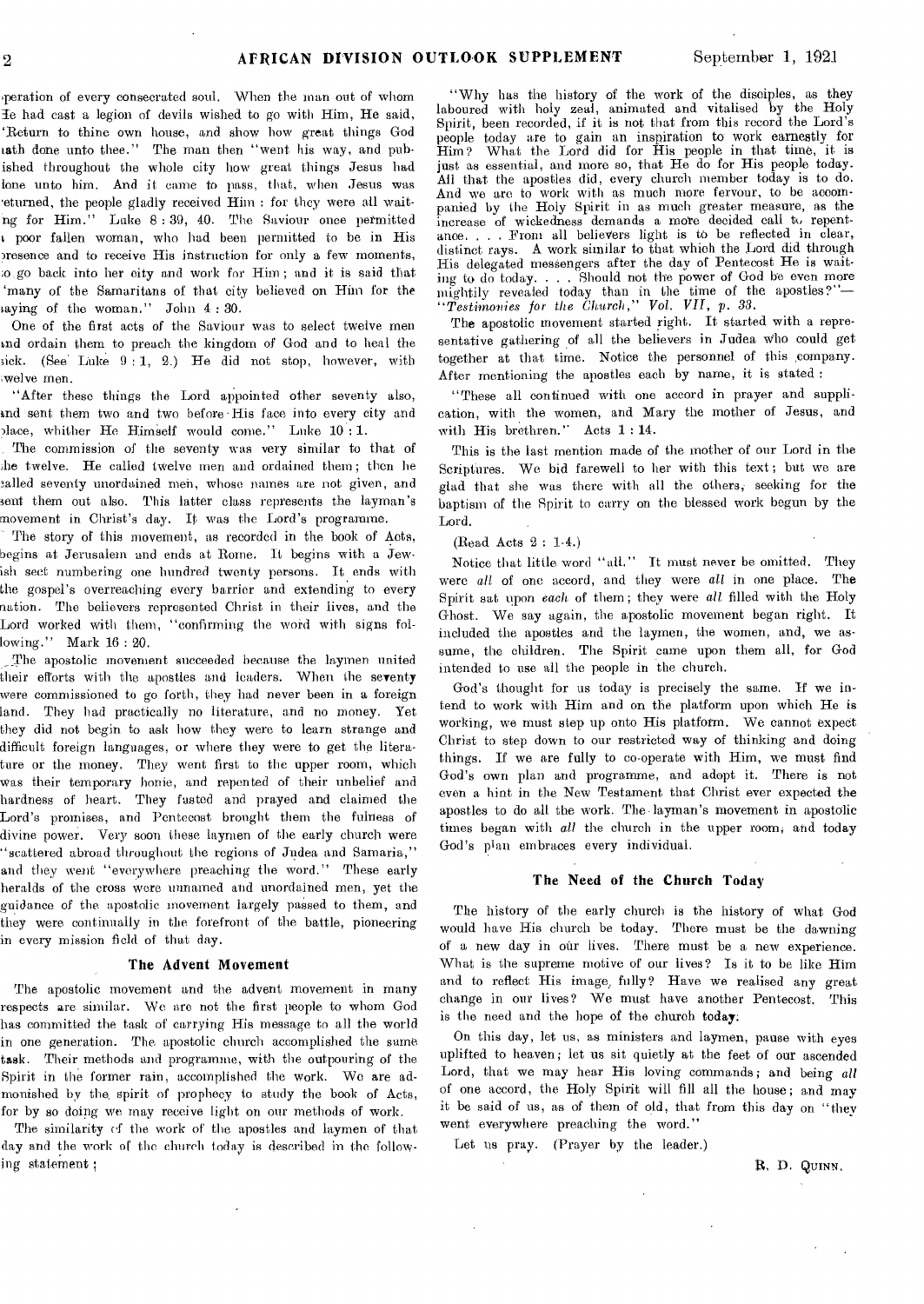## NATAL-TRANSVAAL CONFERENCE *Stranack Street, Martizburg,* Natal

## Baptism in the Vaal River

SUNDAY, August 7, was a memorable day to the, Seventh-day Adventists living in Standerton and vicinity. The series of meetings begun four months ago in a tent, and continued in the Parish Hall every Sunday night, was brought to a grand climax when the first company of new believers were baptised in the clear, flowing waters of the- Vaal River. Pastors J. J. Birkenstock and W. S. Hyatt were with us for the happy occasion.

Two tents were pitched close to the water for the use of the candidates. Meetings were announced to begin at eleven o'clock, but fully two hours before that time the public were seen wending their way to the spot selected on the sheltered banks of the river. **It**  is estimated that fully one thousand people gathered to witness the ceremony.

The service began by the singing of a hymn in Dutch, after which a prayer was offered. Pastor W. S. Hyatt preached the baptismal sermon to the great throng of interested listeners. This was translated into Dutch by Pastor Birkenstock. The sermon. based on Romans 7, showed how believers were wedded to Christ after the death and burial of the old man of sin in a watery grave.

After the candidates had been questioned regarding the points of our faith, the sacred rite was administered by Pastors Birkenstock and Hiten. Twenty-two souls, ten men and twelve women, were buried with their Lord, to rise in newness of life. A solemn impression was made as the candidates went into the water in pairs, sometimes a husband and wife, and again a brother and sister. It was a solemn occasion. As the local correspondent of the Johannesburg *Star*  stated in his report, "The banks of the Vaal River provided today the setting to the most picturesque scene ever witnessed in Standerton."

In the afternoon the new believers were organised into a church by the president of the conference, after which the ordinances were celebrated. We were especially glad to have with us for this occasion Pastor W. S. Hyatt, to give the newly organised church a good insight into the workings of the Home Missionary department. Every one seems to have caught the spirit of working for their neighbours and friends. As an indication of this, a club of eighty *Wachters*  was taken, and arrangements were made for the distribution of other literature in the town and district. S. G.HITEN.

### **Natal-Transvaal**

Report of Tithes and Offerings for Quarter ending June 31, 1921

| Church            |       | Tithe |     |    |        |             | $S.S.$ Off.   13th $S.O.$ |    |         |  |
|-------------------|-------|-------|-----|----|--------|-------------|---------------------------|----|---------|--|
| Conference Ch     | 68 16 |       | 4   |    |        |             |                           |    |         |  |
| $_{\rm Durban}$   | 408   | 7     | 9   |    | 20 19  | 7           | 9 1 2                     |    | 1       |  |
| $Door$ npoort     | 1     | 16    | Ω   |    | 10     | 2           |                           | 6  | 6       |  |
| $\rm{Ermelo}$ .   | 47    | 17    | 6   | 4  | 12     | 7           |                           |    |         |  |
| ${\rm Hlobane}$   | 57    | 6     | 0   | 8  | 6      | -11         |                           |    |         |  |
| Johannesburg      | 168   | 2     | 0   | 34 | 3      | 1           | 13                        | 8  | 3       |  |
| Maritzburg        | 379   | 4     | 9   | 7  | 15     | -10         | 313                       |    | 1       |  |
| $\rm Pretoria$    | 56 19 |       | -11 |    | 913    | -1          |                           |    |         |  |
| Spion Kop         | 40 16 |       | 8   |    |        |             |                           |    |         |  |
| $\rm{Beaumont}$   |       |       |     | 1  | 9      | 3           | 1                         | 5  | ۵       |  |
| Barberton         |       |       |     | 3  | 16     | 3           |                           | 15 | 0       |  |
| $C$ yferfontein   |       |       |     | 2  | 5      | 1           |                           |    |         |  |
| Klerksdorp        |       |       |     | 1  | 7      | $\mathbf 0$ |                           |    |         |  |
| Hoogekraal        |       |       |     |    | 11     | 0           |                           |    |         |  |
| Standerton        |       |       |     | 3  | 8      | 5           |                           |    |         |  |
| Sweetwaters       |       |       |     | 9  | 11     | 6           | 4                         |    | 6<br>14 |  |
| (Sund) Home Dept. |       |       |     |    | 8      | 0           |                           |    |         |  |
| Messina           |       |       |     |    |        |             |                           |    | 10<br>0 |  |
| $_{\rm Total}$    | 1229  |       | 611 |    | 108 17 | 9           | 34                        |    | 5<br>4  |  |

T. J. GIBSON,

*Trea,starer.* 

## Harvest Ingathering Honour Roll

|                                        |    | 5              | 6        |
|----------------------------------------|----|----------------|----------|
|                                        | 21 | 0              | 0        |
|                                        | 15 | 0              | 0        |
| Miss Emilie Jeffrey, Spion Kop         | 15 | 0              | 0        |
| Mr. Albert Priest, Natal-Transvaal     | 13 | В              | 0        |
|                                        | 13 | 10             | 0        |
| Mr. Max Webster, Spion Kop             | 13 | 3              | 0        |
| Mrs. A. Boekhout, Natal-Transvaal      | 13 | 0              | 0        |
| Mr.                                    | 13 | 0              | 0        |
|                                        | 12 | 10             | 9        |
|                                        | 12 | 6              | 2        |
|                                        | 12 | 2              | 0        |
| Mr.                                    | 11 | 5              | 0        |
|                                        | 11 | 2              | 0        |
|                                        | 10 | 17             | 0        |
| Miss.<br>Е.                            | 10 | 11             | 0        |
|                                        | 10 | 0              | 0        |
| Κ.<br>Miss                             | 10 | 0              | 0        |
| Mr.                                    | 9  | 18             | 0        |
| Mr.                                    | 9  | 2              | 4        |
|                                        | 8  | 16             | 0        |
| Mr. and Mrs. J. D. Stickle, Spion Kop  | 8  | 11             | 6        |
|                                        | 8  | 6              | 0        |
|                                        | 8  | 4              | 0        |
|                                        | 8  | 3              | 6        |
|                                        | 8  | $\Omega$       | 0        |
| Mr. P.                                 | 7  | 18             | 6        |
| Mr.                                    | 7  | 13             | 0        |
| Mr.                                    | 6  | 8              | 9        |
| Pastor G. R. E. McNay, Natal-Transvaal | 6  | 6              | 0        |
|                                        | 6  | $\overline{2}$ | 3        |
|                                        | 6  | 0              | 0        |
| Mrs. W. S. Hyatt, Natal-Transvaal      | 5  | 11             | 0        |
| Mrs. S.                                | 5  | 9              | 0        |
|                                        | 5  | $\Omega$       | $\Omega$ |
|                                        |    | reported       |          |
|                                        |    |                |          |

Any ommissions or incomplete amounts are owing to delay in reports reaching the editor. The above represents the full information received up to August 22.